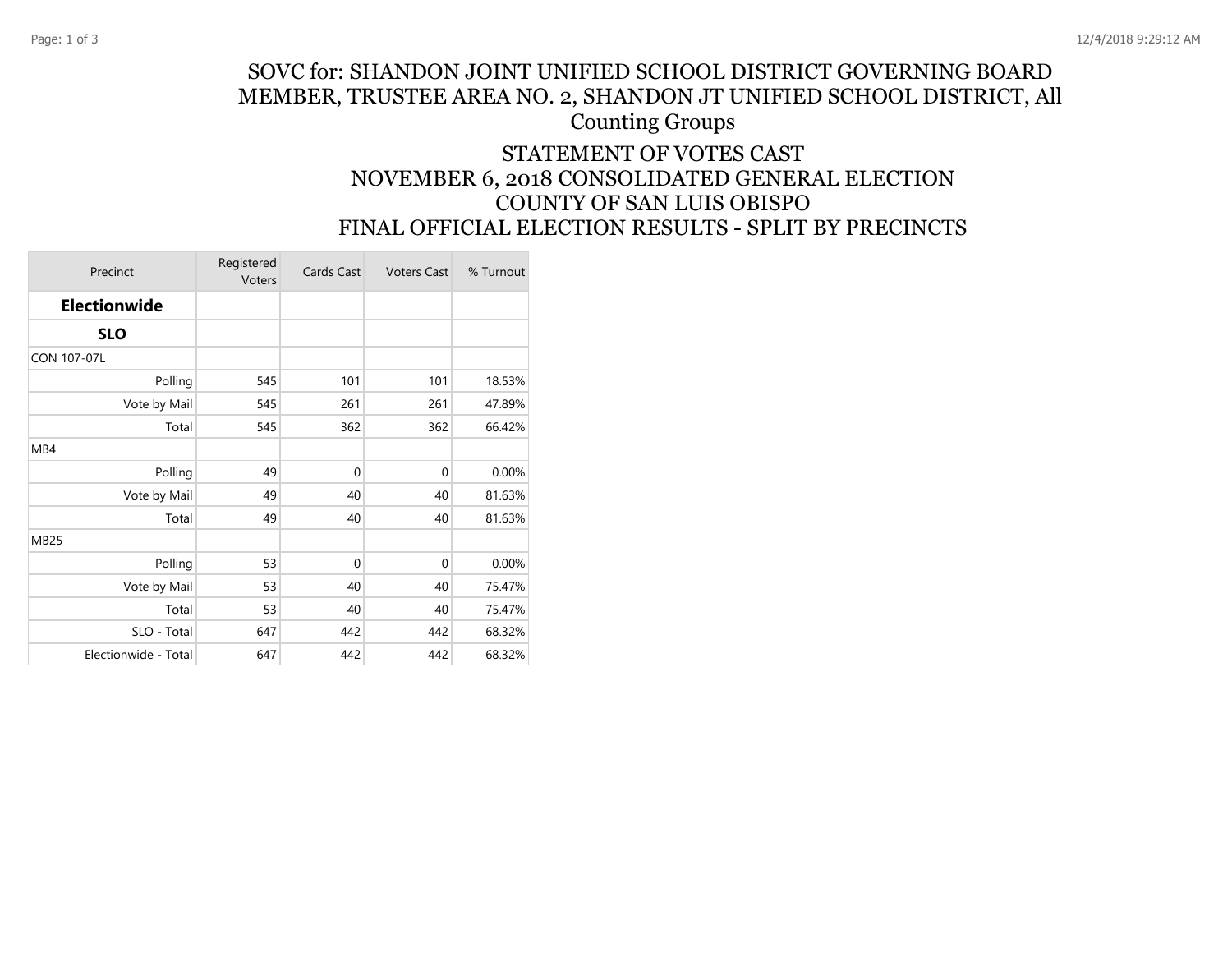## **SHANDON JOINT UNIFIED SCHOOL DISTRICT GOVERNING BOARD MEMBER, TRUSTEE AREA NO. 2 (Vote for 3)**

 $\sim$ 

| Precinct             | <b>Times Cast</b> | Registered<br>Voters | Undervotes   | Overvotes        |
|----------------------|-------------------|----------------------|--------------|------------------|
| Electionwide         |                   |                      |              |                  |
| <b>SLO</b>           |                   |                      |              |                  |
| CON 107-07L          |                   |                      |              |                  |
| Polling              | 101               | 545                  | 120          | $\boldsymbol{0}$ |
| Vote by Mail         | 261               | 545                  | 317          | $\boldsymbol{0}$ |
| Total                | 362               | 545                  | 437          | $\mathbf 0$      |
| MB4                  |                   |                      |              |                  |
| Polling              | $\overline{0}$    | 49                   | $\mathbf 0$  | $\mathbf 0$      |
| Vote by Mail         | 40                | 49                   | 44           | $\mathbf 0$      |
| Total                | 40                | 49                   | 44           | $\overline{0}$   |
| <b>MB25</b>          |                   |                      |              |                  |
| Polling              | $\overline{0}$    | 53                   | $\mathbf{0}$ | $\boldsymbol{0}$ |
| Vote by Mail         | 40                | 53                   | 74           | $\boldsymbol{0}$ |
| Total                | 40                | 53                   | 74           | $\boldsymbol{0}$ |
| SLO - Total          | 442               | 647                  | 555          | $\boldsymbol{0}$ |
| Electionwide - Total | 442               | 647                  | 555          | $\mathbf 0$      |

| Precinct             | NATALY RAMIREZ |        | HOLLY MARIE<br>FURNESS-OSORIO |        |
|----------------------|----------------|--------|-------------------------------|--------|
| <b>Electionwide</b>  |                |        |                               |        |
| <b>SLO</b>           |                |        |                               |        |
| <b>CON 107-07L</b>   |                |        |                               |        |
| Polling              | 48             | 26.23% | 42                            | 22.95% |
| Vote by Mail         | 119            | 25.54% | 100                           | 21.46% |
| Total                | 167            | 25.73% | 142                           | 21.88% |
| MB4                  |                |        |                               |        |
| Polling              | $\mathbf 0$    |        | $\mathbf{0}$                  |        |
| Vote by Mail         | 20             | 26.32% | 14                            | 18.42% |
| Total                | 20             | 26.32% | 14                            | 18.42% |
| <b>MB25</b>          |                |        |                               |        |
| Polling              | $\mathbf{0}$   |        | $\mathbf{0}$                  |        |
| Vote by Mail         | 8              | 17.39% | 9                             | 19.57% |
| Total                | 8              | 17.39% | 9                             | 19.57% |
| SLO - Total          | 195            | 25.29% | 165                           | 21.40% |
| Electionwide - Total | 195            | 25.29% | 165                           | 21.40% |